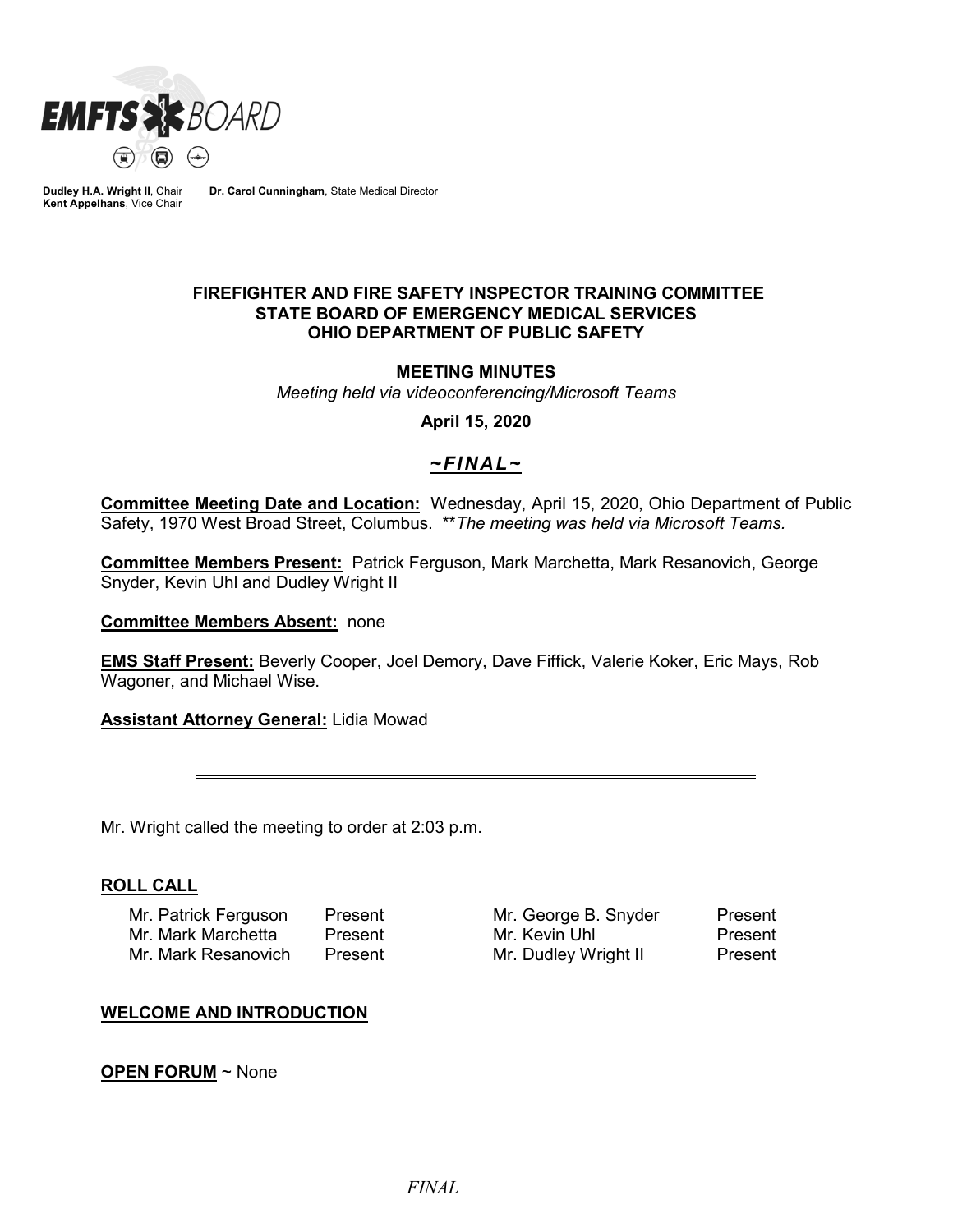Mr. Wright requested a motion to approve the consent agenda to include the February 13, 2020 Firefighter and Fire Safety Inspector Training Committee meeting minutes, February and March 90 day extension requests, and February and March fire certifications.

*ACTION: Motion to approve the Consent Agenda items to include the Firefighter and Fire Safety Inspector Training Committee meeting minutes for February 13, 2020, the February and March 90 day extension requests, and the February and March fire certifications.* Mr. Uhl - First. Mr. Marchetta– Second. None abstained. None opposed. **Motion approved.**

## **FIRE EXEMPTON REQUESTS (Military & Medical), Ellen Owens**

Ms. Owens reported that there were not any fire exemption requests.

## **Firefighter and Fire Fighter Safety Inspector Subcommittee Report ~ James Burke**

The Firefighter and Fire Safety Inspector Training Subcommittee did not have a meeting in March due to COVID-19.

Mr. Burke reported that he had received a request from a fire chief to allow a firefighter/paramedic to test for the fourth time after three failed attempts on a knowledge exam for an instructor. He signed up for another course per OAC; however, with the COVID-19 it was cancelled. A discussion ensued and it was the consensus of the committee that a rule is a rule and he would not be permitted to have a fourth test attempt.

*ACTION: Motion not to allow a fourth attempt for the knowledge exam.* Mr. Snyder – First. Mr. Ferguson – Second. No abstentions. None opposed. *Motion approved.* 

## **GOLDMAN PROCEEDINGS**

Mr. Wright, on behalf of the Firefighter and Fire Safety Inspector Training Committee, the proceedings were called to order at 2:09 p.m. on April 15, 2020. Members of the committee present for the proceedings are:

#### **ROLL CALL**

| Mr. Patrick Ferguson | Present | Mr. George B. Snyder | Present |
|----------------------|---------|----------------------|---------|
| Mr. Mark Marchetta   | Present | Mr. Kevin Uhl        | Present |
| Mr. Mark Resanovich  | Present | Mr. Dudley Wright II | Present |

It was noted for the record that a majority of the members of the committee are present.

## **Goldman Case(s)**

Mr. Wright stated that the following cases were reviewed pursuant to Goldman v. State Medical Board of Ohio, where the Respondents did not properly request a hearing. The individuals named did not have the ability to present written or oral testimony, but could be present to hear the proceedings and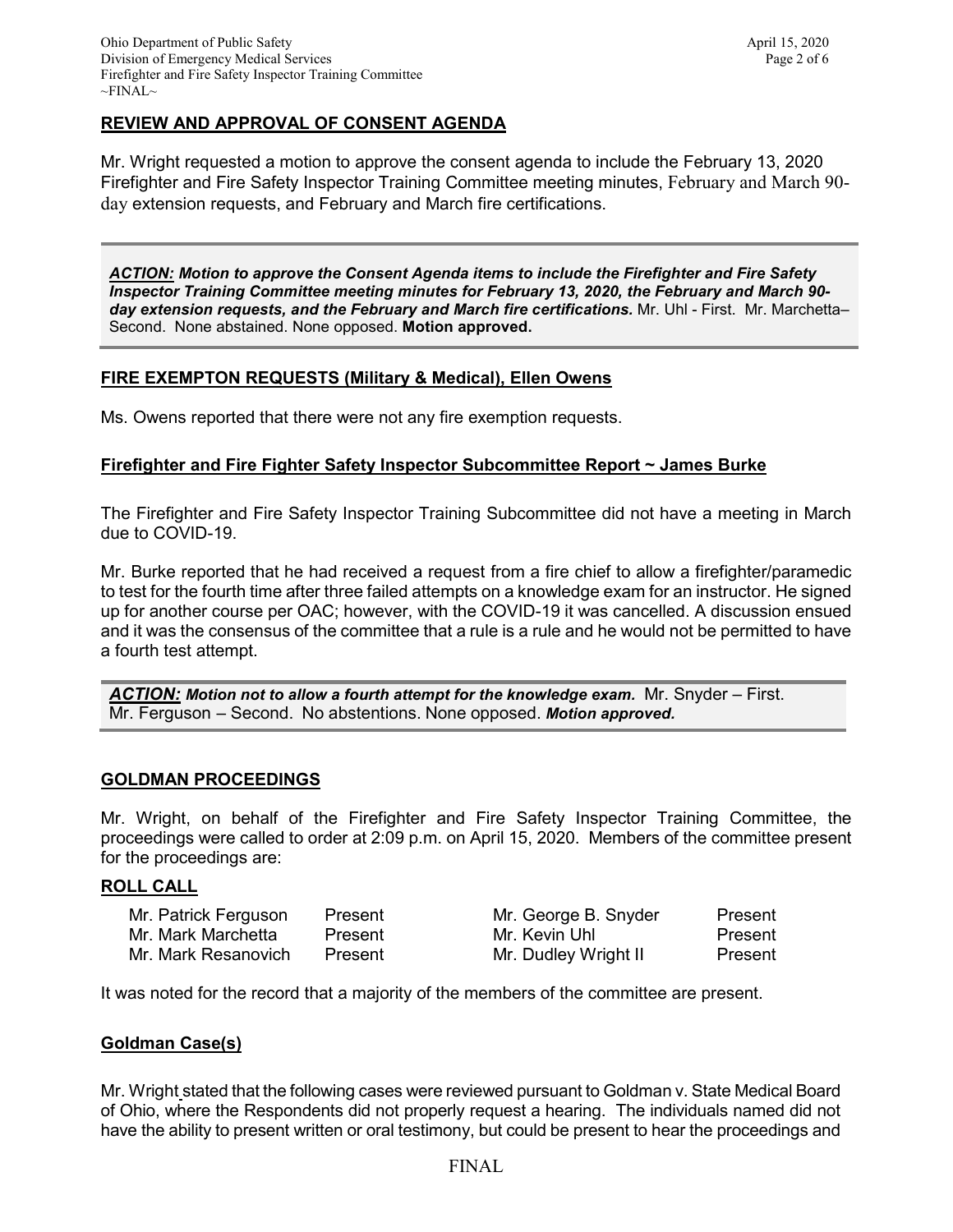outcome. The committee received the sworn affidavits from the EMS investigators and accompanying exhibits. The affidavits contained the evidence and testimony upon which they deliberated. There were five cases. The proceedings were in the matter of:

- **Fire Case No. 2017-659-BF100 Mark B. Williamson, Certificate No. 119533**
- **Fire Case No. 2018-462-F100 Richard S. Wittkugle, Certificate No. 88857**
- **Fire Case No. 2019-131-BF100 Daniel L. Young, Certificate No. 161961**
- **Fire Case No. 2019-505-F100 Samuel G. Poeppelman, Certificate No. 175572**
- **Fire Case No. 2019-406-F100 Aaron M. Keener, Certificate No. 109475**

Having received documentation for these cases, Mr. Wright requested a motion to admit the sworn affidavits and the accompanying exhibits in the aforementioned cases into evidence.

*ACTION: Motion to admit the sworn affidavit and accompanying exhibits in the aforementioned cases into evidence.* Mr. Snyder – First. Mr. Marchetta – Second. No abstentions. None opposed. *Motion approved.* 

There being no further evidence, these proceedings were closed at 2:11 p.m.

## **GOLDMAN MOTIONS**

*ACTION*: *In the matter of Fire Case Number 2017-659-BF100, Mark B. Williamson, Fire Certificate Number 119533, the Committee recommends that the Executive Director issue an adjudication order finding that Mr. Williamson has been convicted of Obstructing Official Business, a felony of the fifth degree, and that Mr. Williamson's fire certificates be revoked.* Mr. Snyder – First. Mr. Marchetta – Second. None opposed. None abstained. **Motion approved.** 

*ACTION: In the matter of Fire Case Number 2018-462-F100, Richard S. Wittkugle, Fire Certificate Number 88857, the Committee recommends that the Executive Director issue an adjudication order finding that Mr. Wittkugle has been convicted of Petty Theft, a misdemeanor of the first degree, and that Mr. Wittkugle's certification be revoked.* Mr. Snyder – First. Mr. Marchetta – Second. None opposed. None abstained. **Motion approved.** 

*ACTION: In the matter of Fire Case Number 2019-131-BF100, Daniel L. Young, Fire Certificate Number 161961, the Committee recommends that the Executive Director issue an adjudication order finding that Mr. Young has been convicted of Theft, a felony of the fifth degree, and that Mr. Young's certification be revoked.* Mr. Snyder – First. Mr. Marchetta – Second. None opposed. None abstained. **Motion approved.** 

*ACTION: In the matter of Fire Case Number 2019-505-F100, Samuel G. Poeppelman, Fire Certificate Number 175572, the Committee recommends that the Executive Director issue an adjudication order finding that Mr. Poeppelman has been convicted of Attempted Rape, a felony of the second degree, and that Mr. Poeppelman's certification be permanently revoked.* Mr. Snyder – First. Mr. Marchetta – Second. None opposed. None abstained. **Motion approved.**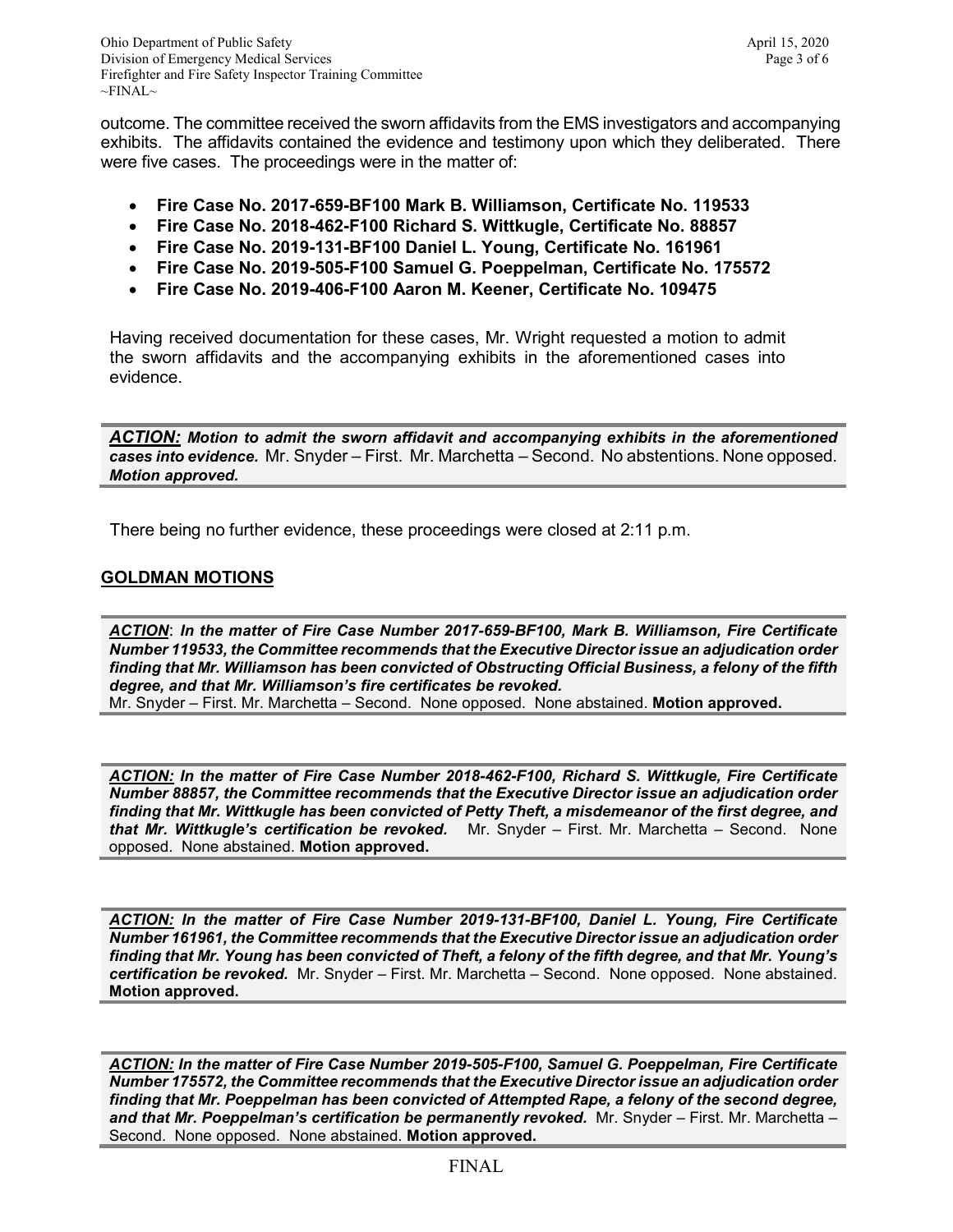*ACTION: In the matter of Fire Case Number 2019-406-F100, Aaron M. Keener, Fire Certificate Number 109475, the Committee recommends that the Executive Director issue an adjudication order finding that Mr. Keener has been convicted of Aggravated Menacing, a misdemeanor of the first degree, and Disorderly Conduct, a misdemeanor of the fourth degree, and failed to report these convictions*  to the Division of EMS, and that Mr. Keener's fire certifications be revoked. Mr. Snyder - First. Mr. Marchetta – Second. None opposed. None abstained. **Motion approved.** 

## **FIRE INVESTIGATIONS, STAFF**

2019-549-F100

#### **Roll Call**

| Mr. Patrick Ferguson | Present | Mr. George B. Snyder | Present |
|----------------------|---------|----------------------|---------|
| Mr. Mark Marchetta   | Present | Mr. Kevin Uhl        | Present |
| Mr. Mark Resanovich  | Present | Mr. Dudley Wright II | Present |

| ACTION: Motion to recommend to the Executive Director to accept the following Consent<br><b>Agreements.</b> Mr. Snyder – First. Mr. Marchetta – Second. None opposed. None abstained. Motion<br>approved. |                |
|-----------------------------------------------------------------------------------------------------------------------------------------------------------------------------------------------------------|----------------|
| 2018-193-F300                                                                                                                                                                                             | 2019-670-BF100 |
| 2018-345-F300                                                                                                                                                                                             | 2019-709-F100  |
| 2019-427-F300                                                                                                                                                                                             | 2020-054-BF300 |
| 2019-520-BF100                                                                                                                                                                                            | 2020-082-F300  |

| ACTION: Motion to recommend to the Executive Director to close the following cases; individuals   |  |
|---------------------------------------------------------------------------------------------------|--|
| have met the stipulations of their Consent Agreement. Mr. Snyder – First. Mr. Marchetta – Second. |  |
| None opposed. None abstained. Motion approved.                                                    |  |

| 2016-604-BF100 | 2017-639-F300  |
|----------------|----------------|
| 2017-80-BF100  | 2018-428-BF100 |
| 2017-612-BF300 | 2018-733-BF100 |
| 2017-618-F300  | 2019-170-BF100 |

| ACTION: Motion to recommend to the Executive Director to close the following cases; accept<br>surrendering of their respective certificates. Mr. Snyder - First. Mr. Marchetta - Second. None |               |  |
|-----------------------------------------------------------------------------------------------------------------------------------------------------------------------------------------------|---------------|--|
| opposed. None abstained. Motion approved.                                                                                                                                                     |               |  |
| 2019-534-F300                                                                                                                                                                                 | 2020-050-F300 |  |
| 2019-545-F300                                                                                                                                                                                 | 2020-051-F300 |  |
| 2019-556-F300                                                                                                                                                                                 | 2020-087-F300 |  |
| 2019-591-F300                                                                                                                                                                                 | 2020-095-F300 |  |
| 2019-607-F300                                                                                                                                                                                 | 2020-130-F300 |  |
| 2019-623-F300                                                                                                                                                                                 | 2020-138-F300 |  |
| 2019-634-F300                                                                                                                                                                                 | 2020-146-F300 |  |
| 2019-636-F300                                                                                                                                                                                 | 2020-168-F300 |  |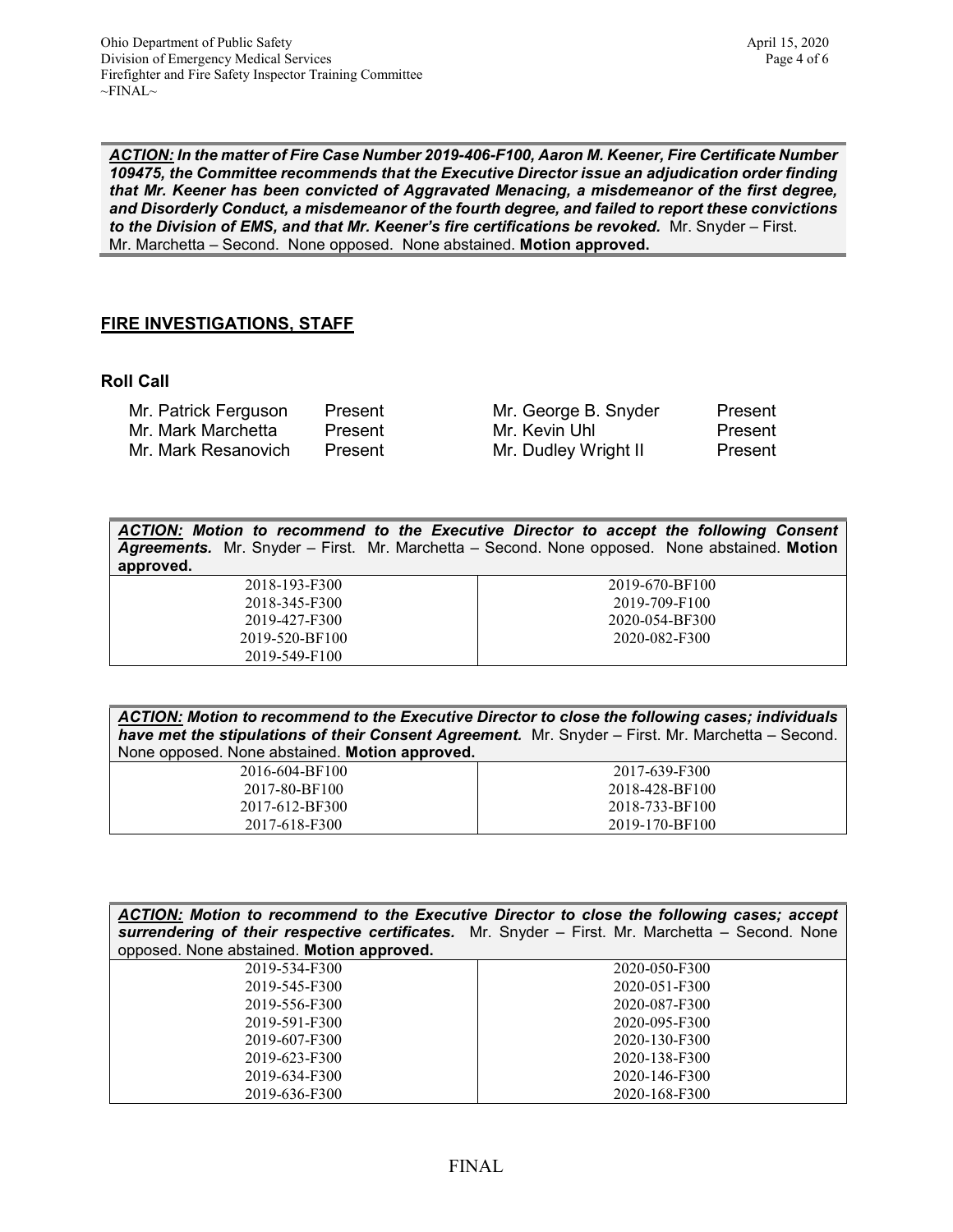*ACTION: Motion to recommend to the Executive Director to close the following case(s); the following individuals/entities did not meet the requirements of their consent agreement. Their respective certificate(s) to practice have expired or been surrendered. Re-open if re-applies.* Mr. Snyder– First. Mr. Marchetta – Second. None opposed. None abstained. **Motion approved.**

| -F300<br>2017-294-J | 2017-377-F300 |
|---------------------|---------------|

*ACTION: Motion to recommend to the Executive Director to close the following case(s); the following individual(s) were audited at their respective levels. The respective certificate(s) to practice have expired. Re-open if re-applies.*

|                 | Mr. Snyder – First. Mr. Marchetta – Second. None opposed. None abstained. <b>Motion approved.</b> |               |
|-----------------|---------------------------------------------------------------------------------------------------|---------------|
| $2017.515.7200$ | $2017.622.520$                                                                                    | $0.17772$ FOO |

| 2017-515-<br>7-515-F300 | 7-623-F300<br>201 <sup>'</sup> | E300<br>2017<br>$1 - 0 \angle$<br>7- F |
|-------------------------|--------------------------------|----------------------------------------|
|                         |                                |                                        |

*ACTION: Motion to recommend to the Executive Director to close the following cases due to service issues with Adjudication Order or Notice of Opportunity for Hearing. The respective certificates to practice are revoked or expired. Re-open if re-applies.* Mr. Snyder – First. Mr. Marchetta – Second. None opposed. None abstained. **Motion approved.**

| 2017-289-F300 | 2017-291-F300 |
|---------------|---------------|

*ACTION: Motion to recommend to the Executive Director to issue Notices of Opportunity for Hearing for the following individuals for violation of their Consent Agreement.* Mr. Snyder – First. Mr. Uhl – Second. None opposed. None abstained. **Motion approved.**

2015-482-BF100

*ACTION: Motion to recommend to the Executive Director to issue Notices of Opportunity for Hearing for the following cases.* Mr. Snyder – First. Mr. Marchetta – Second. None opposed. None abstained. **Motion approved.**

| apotalitoa. <b>Motion applovoa.</b> |                |                |
|-------------------------------------|----------------|----------------|
| 2017-751-F100                       | 2019-474-F300  | 2019-557-F300  |
| 2019-106-F100                       | 2019-475-F300  | 2019-570-F300  |
| 2019-268-BF100                      | 2019-478-F300  | 2019-579-F300  |
| 2019-394-F300                       | 2019-494-F300  | 2019-585-F300  |
| 2019-395-F300                       | 2019-495-F300  | 2019-664-BF100 |
| 2019-423-F300                       | 2019-496-F300  | 2019-682-BF100 |
| 2019-432-F300                       | 2019-502-BF100 | 2020-032-F500  |
| 2019-433-F300                       | 2019-541-F300  | 2020-161-F500  |
| 2019-434-F300                       |                |                |
|                                     |                |                |

| ACTION: Motion to recommend to the Executive Director to close the following cases due to one<br>of the following reasons: inadvertently marked yes to conviction question, misdemeanor<br>convictions that have previously been deemed "not involving moral turpitude", local issues, and<br>grandfathering issues of certification/conviction: Mr. Snyder - First. Mr. Marchetta - Second. None<br>opposed. None abstained. Motion approved. |                |
|------------------------------------------------------------------------------------------------------------------------------------------------------------------------------------------------------------------------------------------------------------------------------------------------------------------------------------------------------------------------------------------------------------------------------------------------|----------------|
| 2019-391-F300                                                                                                                                                                                                                                                                                                                                                                                                                                  | 2020-102-BF100 |
| 2019-504-BF100                                                                                                                                                                                                                                                                                                                                                                                                                                 | 2020-106-BF100 |
| 2019-577-F300                                                                                                                                                                                                                                                                                                                                                                                                                                  | 2020-108-BF100 |
| 2020-068-F500                                                                                                                                                                                                                                                                                                                                                                                                                                  | 2020-139-BF100 |
| 2020-074-BF100                                                                                                                                                                                                                                                                                                                                                                                                                                 | 2020-140-BF100 |
| 2020-075-BF100                                                                                                                                                                                                                                                                                                                                                                                                                                 | 2020-151-BF100 |

2020-187-F100

2020-079-BF100